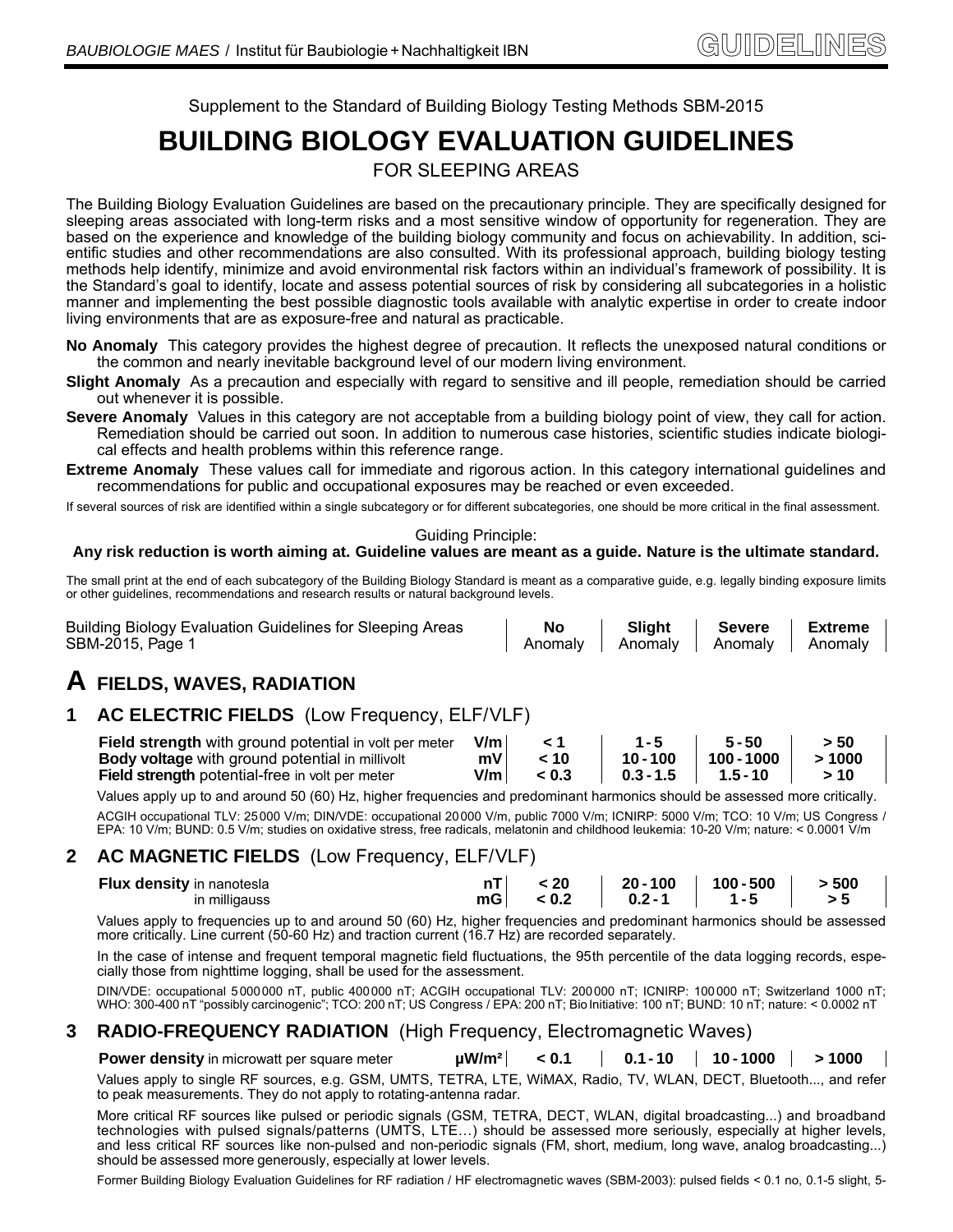| <b>No</b> | Slight  | Severe  | Extreme |
|-----------|---------|---------|---------|
| Anomaly   | Anomaly | Anomaly | Anomaly |

100 strong, > 100 µW/m² extreme anomaly; non-pulsed fields < 1 no, 1-50 slight, 50-1000 strong, > 1000 µW/m² extreme anomaly

DIN/VDE: occupational up to 10000000 µW/m<sup>2</sup>, public up to 10000000 µW/m<sup>2</sup>; ICNIRP: up to 10000000 µW/m<sup>2</sup>; Salzburg Resolution / Vienna Medical Association: 1000 μW/m<sup>2</sup>; Bio Initiative 2007: 1000 μW/m<sup>2</sup> outdoor; EU-Parliament STOA: 100 μW/m<sup>2</sup>; Salzburg: 10 μW/m<sup>2</sup> outdoor, 1 µW/m² indoor; EEG / immune effects: 1000 µW/m²; sensitivity threshold of mobile phones: < 0.001 µW/m²; nature < 0.000001 µW/m²

### **4 STATIC ELECTRIC FIELDS** (Electrostatics)

| <b>Surface potential in volt</b> | $V \sim 100$           | 100 - 500   500 - 2000   > 2000          |  |
|----------------------------------|------------------------|------------------------------------------|--|
| <b>Discharge time in seconds</b> | $\vert$ s $\vert$ < 10 | $\vert$ 10-30 $\vert$ 30-60 $\vert$ > 60 |  |

Values apply to conspicuous materials and appliances close to the body and/or to dominating surfaces at ca. 50 % r.h.

 TCO: 500 V; damage of electronic parts: from 100 V; painful shocks and actual sparks: from 2000-3000 V; synthetic materials, plastic finishes: up to 10000 V; synthetic flooring, laminate: up to 20000 V; CRT TV screens: up to 30000 V; nature: < 100 V

### **5 STATIC MAGNETIC FIELDS** (Magnetostatics)

| Deviation of flux density (metal/steel) in microtesla      |  | $1 - 5$  | $5 - 20$   | > 20 |
|------------------------------------------------------------|--|----------|------------|------|
| <b>Fluctuation of flux density (current) in microtesla</b> |  | 1 - 2    | $2 - 10$   | >10  |
| <b>Deviation of compass needle in degree</b>               |  | $2 - 10$ | $10 - 100$ | >100 |

Values for the deviation of the flux density in  $\mu$ T apply to metal/steel and for the fluctuation of the flux density to direct current. DIN/VDE: occupational 67900 µT, public 21200 µT; USA/Austria: 5000-200000 µT; MRI: 2-4 T; earth's magnetic field: Europe, USA, Australia 40-50 µT, equator 25 µT, north/south pole 65 µT; eye: 0.0001 nT, brain: 0.001 nT, heart: 0.05 nT; animal navigation: 1 nT; 1 µT = 10 mG

### **6 RADIOACTIVITY** (Alpha, Beta and Gamma Radiation, Radon)

**Count** resp. **equivalent dose rate increase** in percent **% < 50 50 - 70 70 - 100 > 100** Values apply in relation to local background levels, at least to 0.8 mSv/a or 100 nSv/h (average in Germany); at much higher background levels, the guideline ranges for the equivalent dose rate increase need to be decreased accordingly.

 Radiation Protection Germany: public 1 mSv/a additional exposure; EU building materials: 1 mSv/a additional exposure; occupational 20 mSv/a; USA federal law: public 5 mSv/a, occupational 50 mSv/a; Germany north: < 0.6 mSv/a (< 70 nSv/h), south up to 1.4 mSv/a (165 nSv/h)

| <b>Radon</b> in becquerel per cubic meter |  |   | $\text{Bq/m}^3$ < 30   30 - 60   60 - 200   > 200 |  |
|-------------------------------------------|--|---|---------------------------------------------------|--|
| ____                                      |  | . |                                                   |  |

EU reference level (EU-BSS 2013): 300 Bq/m<sup>3</sup>, EU recommendation (new construction): 200 Bq/m<sup>3</sup>; BfS Germany: 100 Bq/m<sup>3</sup>; Sweden, Canada, England (new construction): 200 Bq/m<sup>3</sup>; US EPA: 150 Bq/m<sup>3</sup>; WHO: 100 Bq/m<sup>3</sup>; average indoor levels: 30-50 Bq/m<sup>3</sup>, 1-2% > 250 Bq/m<sup>3</sup>; average outdoor levels: 5-15 Bq/m<sup>a</sup>; radon mine: 100 000 Bq/m<sup>a</sup>; lung cancer risk increase by 10 % for each 100 Bq/m<sup>a</sup>; Bq/m<sup>a</sup> x 0.027 = pCi/l

### **7 GEOLOGICAL DISTURBANCES** (Earth's Magnetic Field, Terrestrial Radiation)

| Disturbance of earth's magnetic field in nanotesla $nT$   $\leq 100$   100 - 200   200 - 1000   > 1000 |   |      |                 |         |      |  |
|--------------------------------------------------------------------------------------------------------|---|------|-----------------|---------|------|--|
| Disturbance of terrestrial radiation in percent                                                        | % | < 10 | $\vert$ 10 - 20 | 20-50 I | > 50 |  |

Values apply in relation to the natural earth's magnetic field and the earth's natural background of gamma or neutron radiation. Natural fluctuation of the earth's magnetic field: temporal 10-100 nT; magnetic storms / solar eruptions: 100-1000 nT; decrease per year: 20 nT

### **8 SOUND WAVES** (Airborne and Structure-born Sound)

 Currently, specific Building Biology Guideline Values for sound or vibrations are not yet available. For first exposure recommendations during sleep and other details, consult the accompanying Building Biology Testing Conditions and Instructions.

### **9 LIGHT** (Artificial Lighting, Visible Light, UV and Infrared Light)

 Currently, specific Building Biology Guideline Values for light are not yet available. For first recommendations regarding electromagnetic fields, light spectrum, spectral distribution, light flicker, illumination level, color rendition, color temperature, ultrasound... and other details, consult the accompanying Building Biology Testing Conditions and Instructions.

### **B INDOOR TOXINS, POLLUTANTS, INDOOR CLIMATE**

### **1 FORMALDEHYDE** and other Toxic Gases

**Formaldehyde** in microgram per cubic meter *µg/m***<sup>3</sup> | < 20 | 20 - 50 | 50 - 100 | > 100** MAK: 370 µg/m<sup>3</sup>, BGA: 120 µg/m<sup>3</sup>; WHO: 100 µg/m<sup>3</sup>; AGÖF guidance value: 30 µg/m<sup>3</sup>; VDI: 25 µg/m<sup>3</sup>; irritation of mucous membranes and eyes: 50 µg/m<sup>3</sup>; odor detection threshold: ~ 50 µg/m<sup>3</sup>; immediately dangerous to life: 30000 µg/m<sup>3</sup>; nature < 2 µg/m<sup>3</sup>; 100 µg/m<sup>3</sup> = 0.083 ppm

### **2 SOLVENTS** and other Volatile Organic Compounds (VOC)

**VOC** in microgram per cubic meter **µg/m³ < 100 100 - 300 300 - 1000 > 1000**

Values apply to the sum total of all volatile organic compounds (TVOC) in indoor air.

 Allergenic, irritating, or odorous individual substances or compound classes need to be assessed more critically; this applies especially to hazardous or carcinogenic air pollutants such as benzenes, naphthalene, cresols, styrene...

German Federal Environment Agency: 300 μg/m<sup>a</sup>; Seifert BGA: precautionary threshold 200-300 μg/m<sup>a</sup>; Molhave: 200 μg/m<sup>a</sup>; AGÖF normal value a) sum total: 360 μg/m<sup>3</sup>, b) individual substance (examples): acetaldehyde 20 μg/m acetone 42 μg/m<sup>3</sup>, benzene 1 μg/m<sup>3</sup>, ethylbenzene 1 μg/mª, naphthalene < 1 μg/mª, phenol < 1 μg/mª, styrene 1 μg/mª, toluene 7 μg/mª, m,p-xylene 3 μg/mª, alpha-pinene 4 μg/mª; delta-3-carene 1 μg/m<sup>3</sup>, limonene 4 μg/m<sup>3</sup>; nature: < 10 μg/m<sup>3</sup>

For the assessment of odorous substances, see AGÖF Guideline "Gerüche in Innenräumen" (Odors in Indoor Air).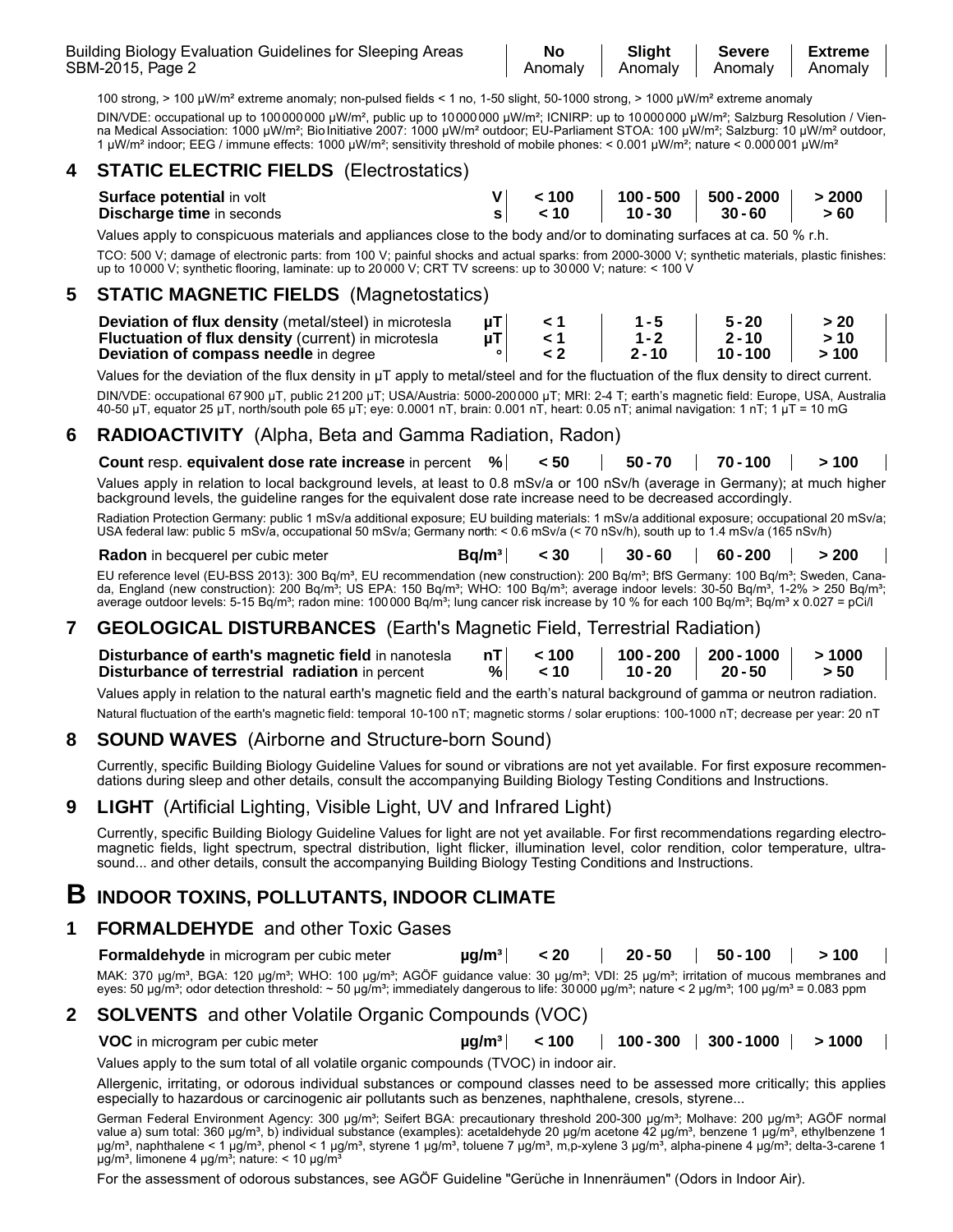| <b>Building Biology Evaluation Guidelines for Sleeping Areas</b> | No.                                   | Slight   Severe   Extreme |  |
|------------------------------------------------------------------|---------------------------------------|---------------------------|--|
| SBM-2015, Page 3                                                 | Anomaly   Anomaly   Anomaly   Anomaly |                           |  |

### **3 PESTICIDES** and other Semivolatile Organic Compounds (SVOC)

| <b>Pesticides</b><br>E.g. PCP, lindane, permethrin,<br>chlorpyrifos, DDT,<br>dichlofluanid<br>Material with skin contact | Air<br>Dust<br>Wood, material | nq/m <sup>3</sup><br>mg/kg<br>mq/kq  <br>mg/kg | < 5<br>< 0.2<br>$\leq 1$<br>< 0.5 | $5 - 25$<br>$0.2 - 1$<br>$1 - 10$<br>$0.5 - 2$ | $25 - 100$<br>$1 - 10$<br>$10 - 100$<br>$2 - 10$ | >100<br>> 10<br>>100<br>>10 |
|--------------------------------------------------------------------------------------------------------------------------|-------------------------------|------------------------------------------------|-----------------------------------|------------------------------------------------|--------------------------------------------------|-----------------------------|
| <b>Fire Retardants Chlorinated</b>                                                                                       | Dust                          | mq/kq                                          | < 0.5                             | $0.5 - 2$                                      | $2 - 10$                                         | >10                         |
| Halogen-free                                                                                                             | Dust                          | mq/kq                                          | < 5                               | $5 - 50$                                       | $50 - 200$                                       | > 200                       |
| <b>Plasticizers</b>                                                                                                      | Dust                          | mg/kg                                          | < 100                             | $100 - 250$                                    | $250 - 1000$                                     | >1000                       |
| <b>PCB</b> Sum total of LAGA                                                                                             | Dust                          | mq/kq                                          | < 0.5                             | $0.5 - 2$                                      | $2 - 5$                                          | > 5                         |
| <b>PAH</b> Sum total of EPA                                                                                              | Dust                          | mg/kg                                          | < 0.5                             | $0.5 - 2$                                      | $2 - 20$                                         | > 20                        |

Values in nanogram per cubic meter (air) and in milligram per kilogram (material, wood, dust), respectively.

 As a rule, values for dust apply to secondary contamination, not primary contamination (that is, not to directly vacuumed, treated sources, surface areas and materials).

German PCP Prohibition Ordinance: 5 mg/kg (material); PCP Guideline: 1000 ng/m<sup>3</sup> (air), target value:100 ng/m<sup>3</sup>; ARGE-Bau: 100 ng/m<sup>3</sup> (air), 1 mg/kg (dust); PCB Guideline: 300 ng/m<sup>3</sup> (target value); PCB target value of 1 mg/kg (dust); PCB Guideline: 300 ng/m<sup>a</sup> (target value); PCB target value for remediation in NRW (Germany): 10 ng/m<sup>a</sup>; acute health hazard:<br>3000 ng/m<sup>3</sup>; toxic waste disposal: 50 mg/kg; AGÖF normal value for dust (examp chlorpyrifos 0.1 mg/kg, DDT / DDD / DDE > 0.1 mg/kg, dichlofluanid 0.1 mg/kg, tolylfluanid < 0.1 mg/kg, TCEP 0.5 mg/kg; PAH benzo(a)pyren < 0.2 mg/kg, DEHP 400 mg/kg

 As an additional assessment tool, see "AGÖF-Orientierungswerte für mittel- und schwerflüchtige Stoffe im Hausstaub" (AGÖF Guidance Values for Semivolatile Compounds in House Dust), which is currently under review.

### **4 HEAVY METALS** and other Similar Toxins

Building Biology Guideline Values for heavy metals are not yet available.

 For an assessment tool, see "AGÖF-Orientierungswerte für mittel- und schwerflüchtige Stoffe im Hausstaub" (AGÖF Guidance Values for Semivolatile Compounds in House Dust), which is currently under review.

### **5 PARTICLES** and **FIBERS** (Fine Particulate Matter, Nanoparticles, Asbestos, Mineral Fibers...)

Indoor concentration levels of particulate matter, fibers or dust should be below the common, uncontaminated outdoor concentration levels. In indoor air, on surfaces or in house dust, asbestos should not be detectable or only at extremely low levels.

Former building biology guideline values for asbestos fibers, SBM-2000: < 100 no, 100-200 slight, 200-500 strong, > 500/m<sup>3</sup> extreme anomaly Asbestos fibers in air - BGA: 500-1000/m<sup>3</sup>; TRGS target: 500/m<sup>3</sup>; EU: 400/m<sup>3</sup>; WHO: 200/m<sup>3</sup>; outdoor air: 50-150/m<sup>3</sup>; clean air region: 20/m<sup>3</sup>; Particulate matter in air (annual avg.) - BlmSchV: 40 µg/m<sup>3</sup>; EU: 50 µg/m<sup>3</sup> (< 10 µm), 25 µg/m<sup>3</sup> (< 2.5 µm); EPA: 25 µg/m<sup>3</sup> (< 2.5 µm); VDI: 75 µg/mª; Alps 3000 m: 5-10 µg/mª; rural: 20-30 µg/mª; urban: 30-100 µg/mª; indoor with tobacco smoke: > 1000 µg/mª; smog warning: 800 µg/mª

### **6 INDOOR CLIMATE** (Temperature, Humidity, Carbon Dioxide, Air Ions, Air Changes, Odors...)

| <b>Relative humidity in percent</b>        |     | % r.h. $\vert$ 40 - 60 $\vert$ < 40 / > 60 $\vert$ < 30 / > 70 $\vert$ < 20 / > 80 |  |
|--------------------------------------------|-----|------------------------------------------------------------------------------------|--|
| <b>Carbon dioxide</b> in parts per million | ppm | $\frac{1}{1}$ < 600   600 - 1000   1000 - 1500   > 1500                            |  |

 MAK: 5000 ppm; DIN: 1500 ppm; VDI: 1000 ppm; German Federal Environment Agency: 1000 ppm; USA (occupational/classrooms): 1000 ppm; unventilated bedroom after one night or classroom after a one-hour lesson: 2000-4000 ppm; nature in 2015: 400 ppm, in 2008: 380 ppm, in 1985: 330 ppm; annual increase: 1-2 ppm

| Small air ions per cubic centimeter air |  | $ cm^3 $ > 500   200 - 500   100 - 200   < 100 |  |
|-----------------------------------------|--|------------------------------------------------|--|
|                                         |  |                                                |  |

Note: In indoor air, high levels of air ions may indicate radon.

Nature by the sea: > 2000/cm<sup>3</sup>; clean outdoor air: 1000/cm<sup>3</sup>; rural: < 800/cm<sup>3</sup>; urban: < 700/cm<sup>3</sup>; industrial areas/traffic: < 500 /cm<sup>3</sup>; indoor with static electricity: < 300/cm<sup>3</sup>; indoor with tobacco smoke: < 200/cm<sup>3</sup>; smog < 50/cm<sup>3</sup>; continuous decrease of air ions over past years/decades

**Air electricity** in volt per meter **V/m < 100 100 - 500 500 - 2000 > 2000** DIN/VDE: occupational 40000 V/m, public 10000 V/m; nature: ~ 50-200 V/m, foehn: ~ 1000-2000 V/m, thunderstorm: 5000-10000 V/m

# **C FUNGI, BACTERIA, ALLERGENS**

### **1 MOLDS** and their Spores and Metabolites

 In indoor environments **mold growth** should not be visible to the naked eye or a microscope. Contamination with **mold spores** or **mold metabolites** should not exist either. The mold **count** in indoor air, on surfaces, in house dust, in cavities and in materials… should be lower compared to ambient outdoor air or uncontaminated comparison rooms. Mold **types** in indoor spaces should be **very similar** to those outside or in uncontaminated comparison rooms. Particularly **critical** molds, e.g. toxigenic or allergenic molds, or those thriving at 37°C body temperature, should **not** be detectable or only minimally. Constantly high levels of material moisture or air humidity as well as cool surface temperatures should be avoided because they promote mold growth.

 Any **sign**, **suspicion** or indication of a potential microbial problem should be investigated: visible mold growth such as discoloration and mold spots, odors typical of microorganisms, moisture-indicating mold species, construction and moisture damage, problematic construction details, hygiene aspects, excessive exposure from outside, old damage, building history, on-site inspection, ill-health symptoms of occupants, environmental medicine results...